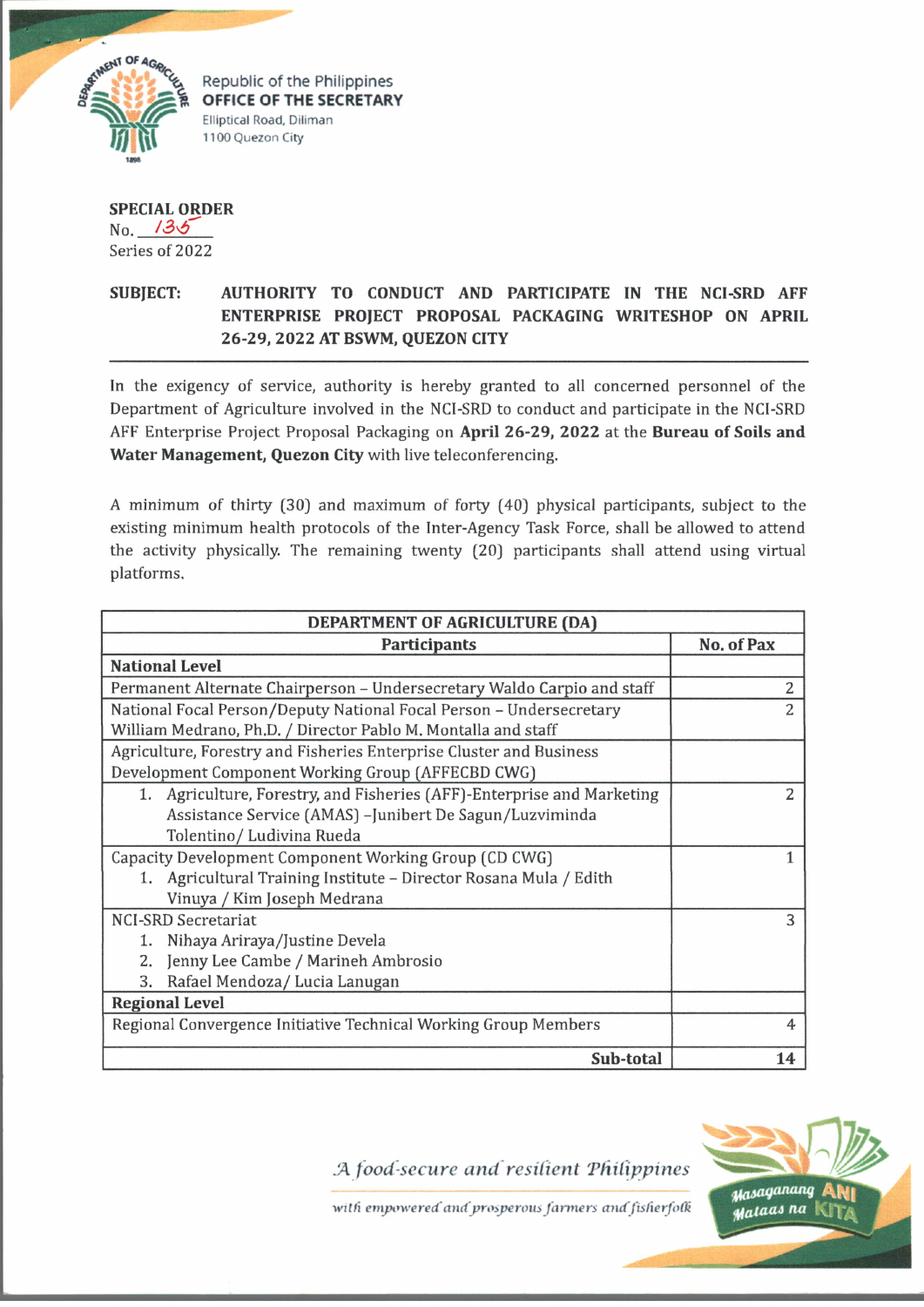| DEPARTMENT OF AGRARIAN REFORM (DAR)                               |              |
|-------------------------------------------------------------------|--------------|
| Participants                                                      | No. of Pax   |
| <b>National Level</b>                                             |              |
| <b>AFFECBD CWG Members</b>                                        |              |
| Bureau of Agrarian Reform Beneficiaries Development (BARBD)<br>1. | 1            |
| 2.<br>Project Management Service (PMS)                            | $\mathbf{1}$ |
| <b>Regional Level</b>                                             |              |
| Regional Convergence Initiative Technical Working Group Members   | 4            |
| Sub-Total                                                         | 6            |
|                                                                   |              |
| DEPARTMENT OF ENVIRONMENT AND NATURAL RESOURCES (DENR)            |              |
| <b>Participants</b>                                               | No. of Pax   |
| <b>National Level</b>                                             |              |
| <b>AFFECBD CWG Members</b>                                        |              |
| <b>Biodiversity Management Bureau (BMB)</b><br>1.                 | 1            |
| Ecosystems Research and Development Bureau (ERDB)<br>2.           | 1            |
| 3.<br>Forest Management Bureau (FMB)                              | 1            |
| Foreign Assisted and Special Project Service (FASPS)<br>4.        | 1            |
| Land Management Bureau (LMB)<br>5.                                | 1            |
| <b>Regional Level</b>                                             |              |
| Regional Convergence Initiative Technical Working Group Members   | 4            |
| Sub-Total                                                         | 9            |

 $\mathbf{r}_i$ 

 $\frac{\alpha_i}{\gamma}$ 

 $\mathbf{f}$ 

| DEPARTMENT OF THE INTERIOR AND LOCAL GOVERNMENT (DILG)          |            |  |
|-----------------------------------------------------------------|------------|--|
| Participants                                                    | No. of Pax |  |
| <b>National Level</b>                                           |            |  |
| 1. Bureau of Local Government and Development (BLGD)            |            |  |
| <b>Regional Level</b>                                           |            |  |
| Regional Convergence Initiative Technical Working Group Members |            |  |
| Sub-Total                                                       |            |  |

| PROVINCIAL AND MUNICIPAL LGU AND STAKEHOLDERS |  |
|-----------------------------------------------|--|
| Municipal Convergence Initiative TWGs         |  |
| Provincial Convergence Initiative TWGs        |  |
| Sub-total                                     |  |

| Facilitator/Resource Person |  |
|-----------------------------|--|
|                             |  |
| <b>GRAND TOTAL</b>          |  |



A food-secure and resilient *Philippines* 

with empowered and prosperous farmers and fisherfolk